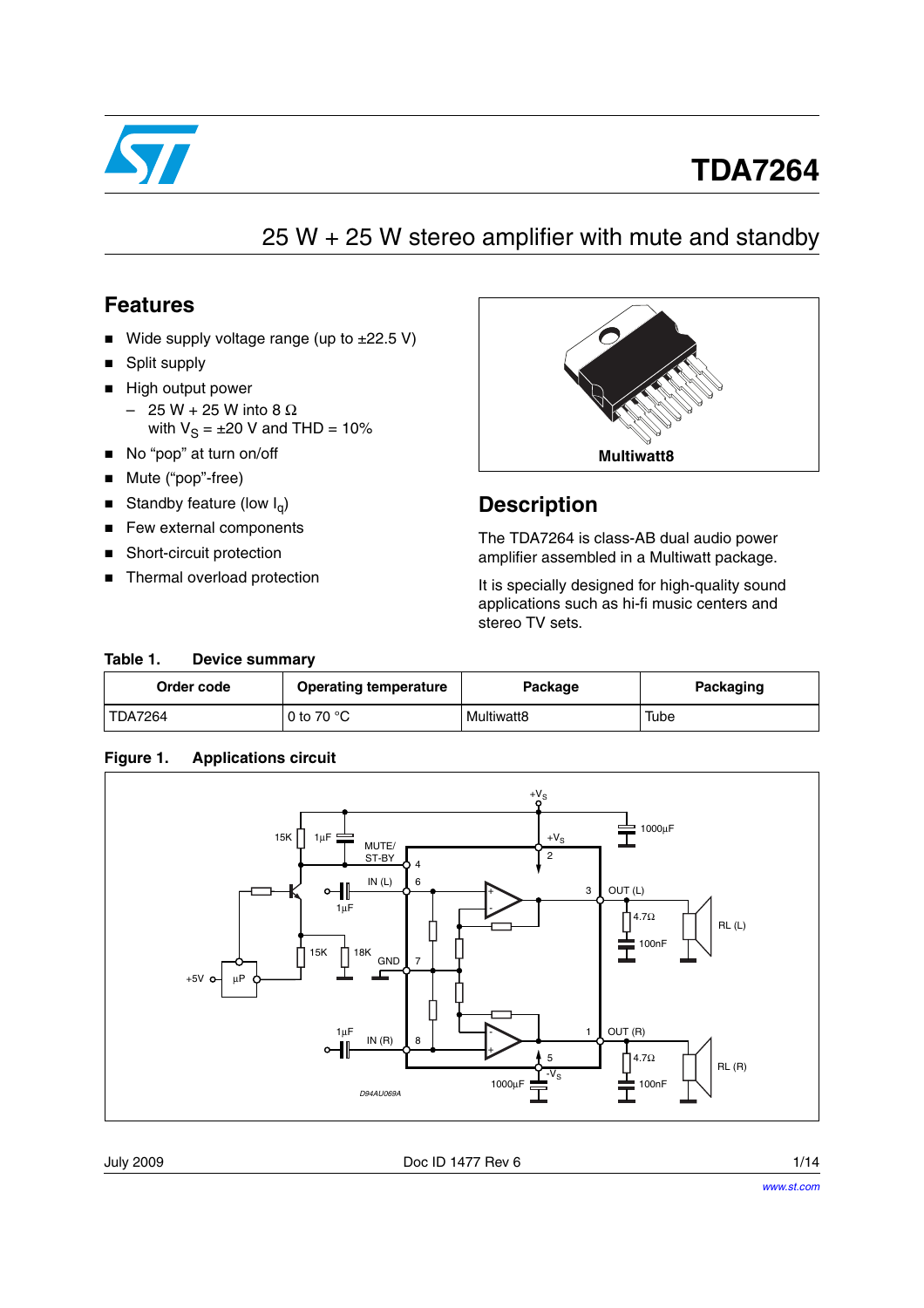# **1 Pin description**





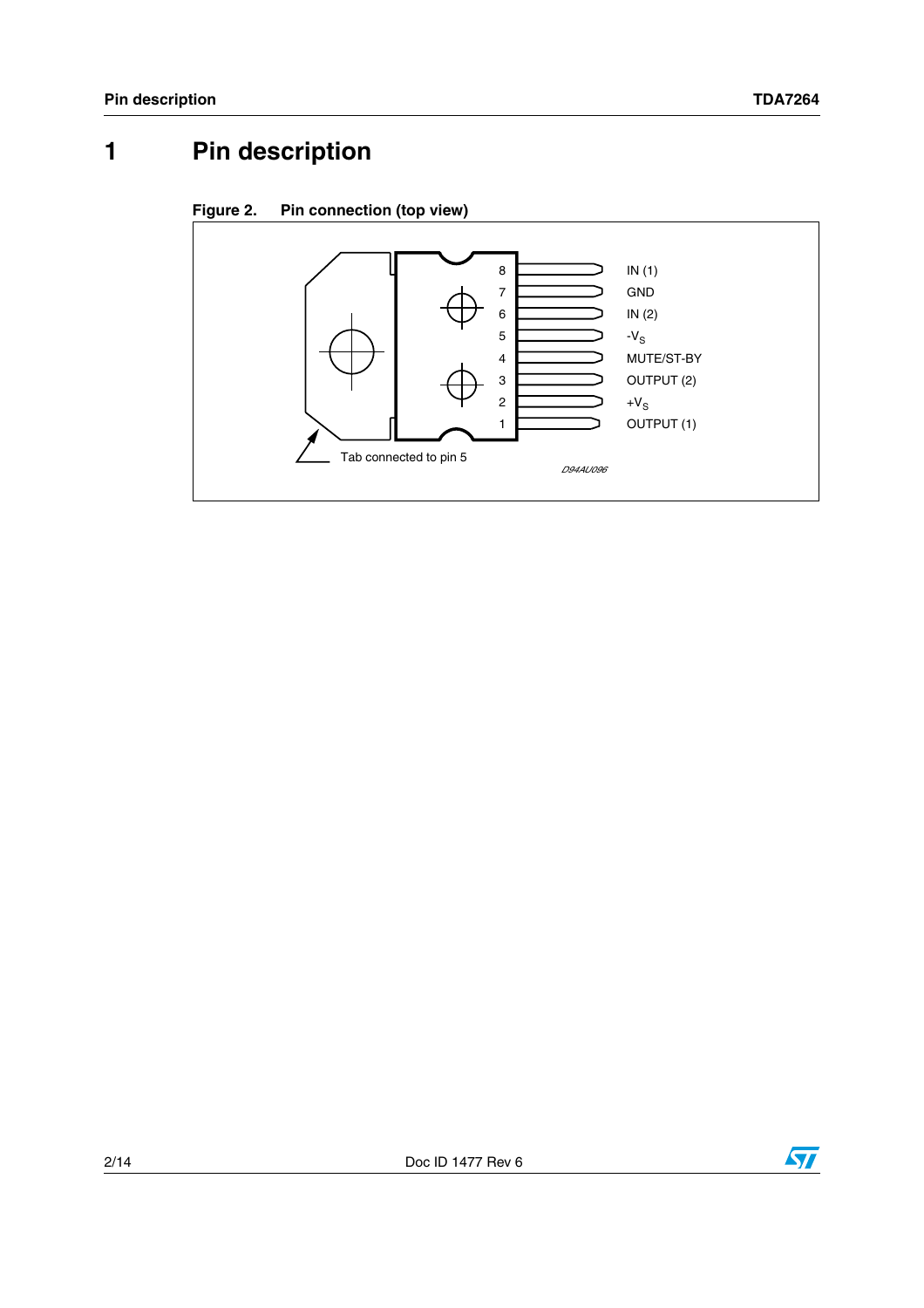# **2 Electrical specifications**

## **2.1 Absolute maximum ratings**

#### Table 2. **Absolute maximum ratings**

| Symbol           | <b>Parameter</b>                                  | Value       | Unit        |
|------------------|---------------------------------------------------|-------------|-------------|
| $V_S$            | DC supply voltage                                 | ±25         | ٧           |
| Ιo               | Output Peak Current (internally limited)          | 4.5         | A           |
| $P_{\text{tot}}$ | power Dissipation $T_{\text{case}} = 70^{\circ}C$ | 30          | w           |
| $T_{op}$         | Operating temperature                             | $-20$ to 85 | °C          |
| т,               | Junction temperature                              | -40 to 150  | $^{\circ}C$ |
| sta              | Storage temperature                               | -40 to 150  | °C          |

## **2.2 Thermal data**

#### Table 3. **Thermal data**

| Symbol                 | <b>Parameter</b>                     | Min | Typ | Max | Unit |
|------------------------|--------------------------------------|-----|-----|-----|------|
| n <sub>th i-case</sub> | Thermal resistance, junction to case |     |     |     | °C/W |

## **2.3 Electrical specifications**

Unless otherwise stated, the results in *[Table 4](#page-2-0)* below are given for the conditions:  $V_S = \pm 20$  V, R<sub>L</sub> (load) = 8 Ω, R<sub>S</sub> (source) = 50 Ω, f = 1 kHz, and T<sub>amb</sub> = 25° C. See also the applications circuit in *[Figure 12 on page 9](#page-8-0)*.

| <b>Symbol</b> | <b>Parameter</b>                  | <b>Conditions</b>                                                                            | Min | Typ      | Max          | Unit |
|---------------|-----------------------------------|----------------------------------------------------------------------------------------------|-----|----------|--------------|------|
| $V_S$         | Supply voltage range              | -                                                                                            | ±5  |          | $\pm 22.5$ V |      |
| $I_q$         | Total quiescent current           |                                                                                              |     | 80       | 130          | mA   |
| $P_{OM}$      | Music output power <sup>(1)</sup> | THD = $10\%$ .<br>$R_L = 8 \Omega$ , $V_S = \pm 22.5 V$                                      |     | 32       |              | w    |
| $P_{O}$       |                                   | $THD = 10\%$ :<br>$R_L = 8 \Omega$ , $V_S = \pm 20 V$<br>$R_1 = 4 \Omega$ , $V_S = \pm 16 V$ | 20  | 25<br>25 |              | w    |
|               | Output power                      | $THD = 1\%$ :<br>$R_L = 8 \Omega$ , $V_S = \pm 20 V$<br>$R_1 = 4 \Omega$ , $V_S = \pm 16 V$  |     | 20<br>20 |              |      |

<span id="page-2-0"></span>Table 4. **Electrical specifications** 



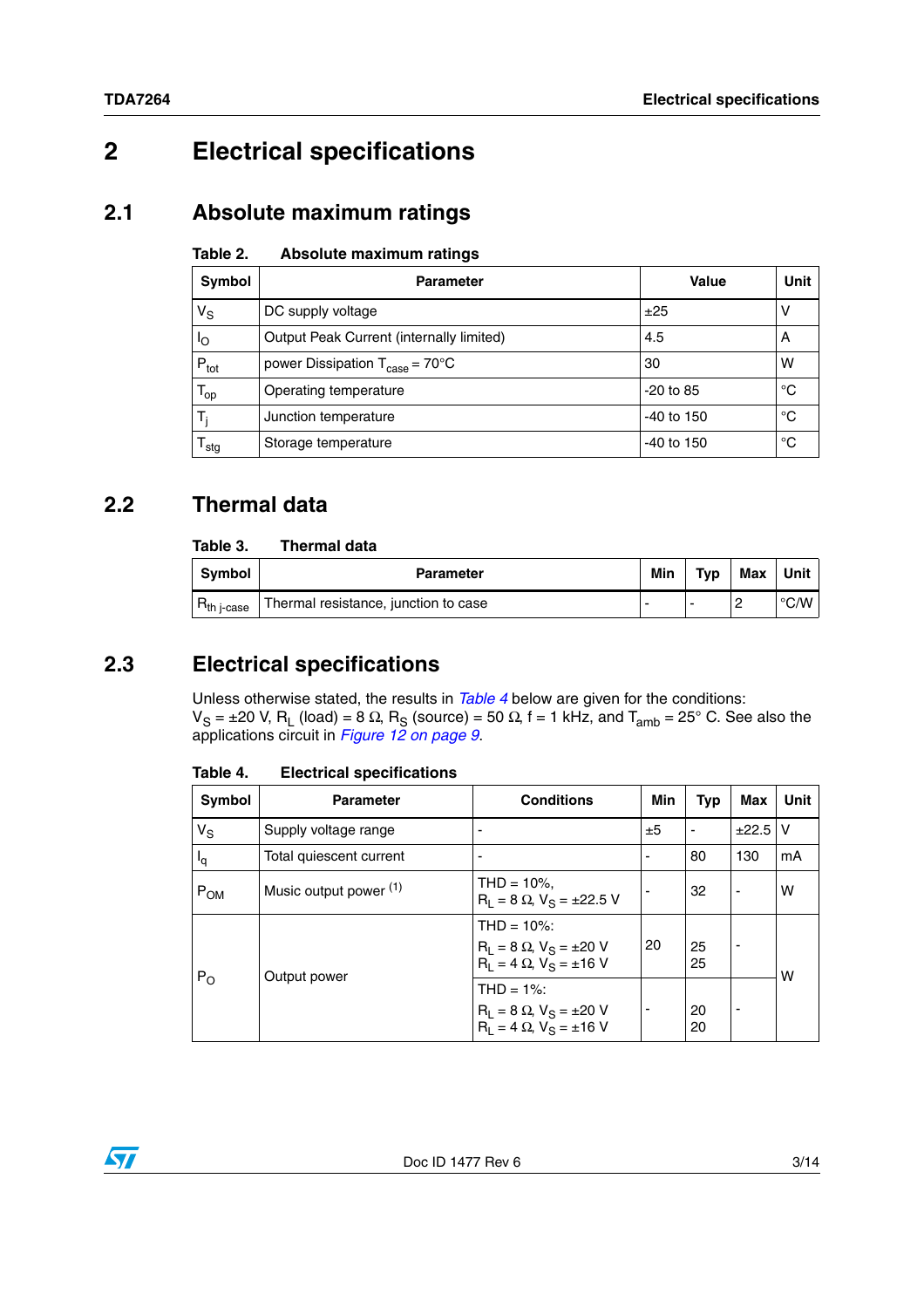| <b>Symbol</b>                             | <b>Parameter</b>                             | <b>Conditions</b>                                                                             | <b>Min</b>               | <b>Typ</b> | Max                      | <b>Unit</b>       |  |
|-------------------------------------------|----------------------------------------------|-----------------------------------------------------------------------------------------------|--------------------------|------------|--------------------------|-------------------|--|
|                                           |                                              | $P_{O} = 1$ W, f = 1 kHz,<br>$R_L = 8 \Omega$ , $V_S = \pm 20 V$ ,                            |                          | 0.02       |                          | $\%$              |  |
| <b>THD</b>                                | Total harmonic distortion                    | $P_{\Omega} = 0.1$ to 15 W,<br>$f = 100$ Hz to 15 kHz,<br>$R_L = 8 \Omega$ , $V_S = \pm 20 V$ |                          |            | 0.5                      |                   |  |
|                                           |                                              | $P_{O} = 1$ W, f = 1 kHz,<br>$R_1 = 4 \Omega$ , $V_S = \pm 16 V$ ,                            |                          | 0.03       |                          |                   |  |
|                                           |                                              | $P_{\Omega} = 0.1$ to 12 W,<br>$f = 100$ Hz to 15 kHz,<br>$R_L = 4 \Omega$ , $V_S = \pm 16 V$ |                          |            | 1.0                      |                   |  |
| $C_T$                                     | Crosstalk                                    | $f = 1$ kHz<br>$f = 10$ kHz                                                                   |                          | 70<br>60   |                          | dB                |  |
| <b>SR</b>                                 | Slew rate                                    |                                                                                               |                          | 10         | ÷,                       | $V/\mu s$         |  |
| $G_V$                                     | Closed-loop voltage gain                     |                                                                                               | 29                       | 30         | 31                       | dB                |  |
| $\Delta G_V$                              | Voltage gain matching                        | $\blacksquare$                                                                                | $\overline{\phantom{0}}$ | 0.2        | $\blacksquare$           | dB                |  |
| eN                                        | Total input noise                            | A curve<br>$f = 20$ Hz to 22 kHz                                                              | ٠                        | 2.5<br>3.5 | 8                        | μV                |  |
| $R_i$                                     | Input resistance                             | $\blacksquare$                                                                                | 15                       | 20         | $\overline{\phantom{a}}$ | $k\Omega$         |  |
| <b>SVRR</b>                               | Supply voltage rejection ratio               | $f_r = 100$ Hz, $V_r = 0.5$ V                                                                 | ÷,                       | 60         |                          | dB                |  |
| T <sub>i</sub>                            | Junction temperature at thermal<br>shut-down |                                                                                               |                          | 145        |                          | $^{\circ}{\rm C}$ |  |
| Mute mode (see also Table 5 on page 8)    |                                              |                                                                                               |                          |            |                          |                   |  |
| VT <sub>MUTE</sub>                        | Mute/play threshold                          | $\overline{\phantom{a}}$                                                                      | $-7$                     | $-6$       | $-5$                     | $\mathsf V$       |  |
| A <sub>MUTE</sub>                         | Mute attenuation                             | L,                                                                                            | 60                       | 90         | ÷,                       | dB                |  |
| Standby mode (see also Table 5 on page 8) |                                              |                                                                                               |                          |            |                          |                   |  |
| <b>VT<sub>STBY</sub></b>                  | Standby/mute threshold                       | ÷,                                                                                            | $-3.5$                   | $-2.5$     | $-1.5$                   | $\vee$            |  |
| A <sub>STBY</sub>                         | Standby attenuation                          | ÷,                                                                                            |                          | 110        |                          | dB                |  |
| $I_{q\_STBY}$                             | Quiescent current in standby                 | L,                                                                                            |                          | 3          | ÷,                       | mA                |  |

**Table 4. Electrical specifications (continued)**

1. FULL POWER up to V<sub>S</sub> = ±22.5 V with R<sub>L</sub> = 8 Ω and V<sub>S</sub> = ±16 V with R<sub>L</sub> = 4 Ω.<br>MUSIC POWER is the maximum power which the amplifier is capable of producing across the rated load<br>resistance (regardless of non-linear 1 kHz.



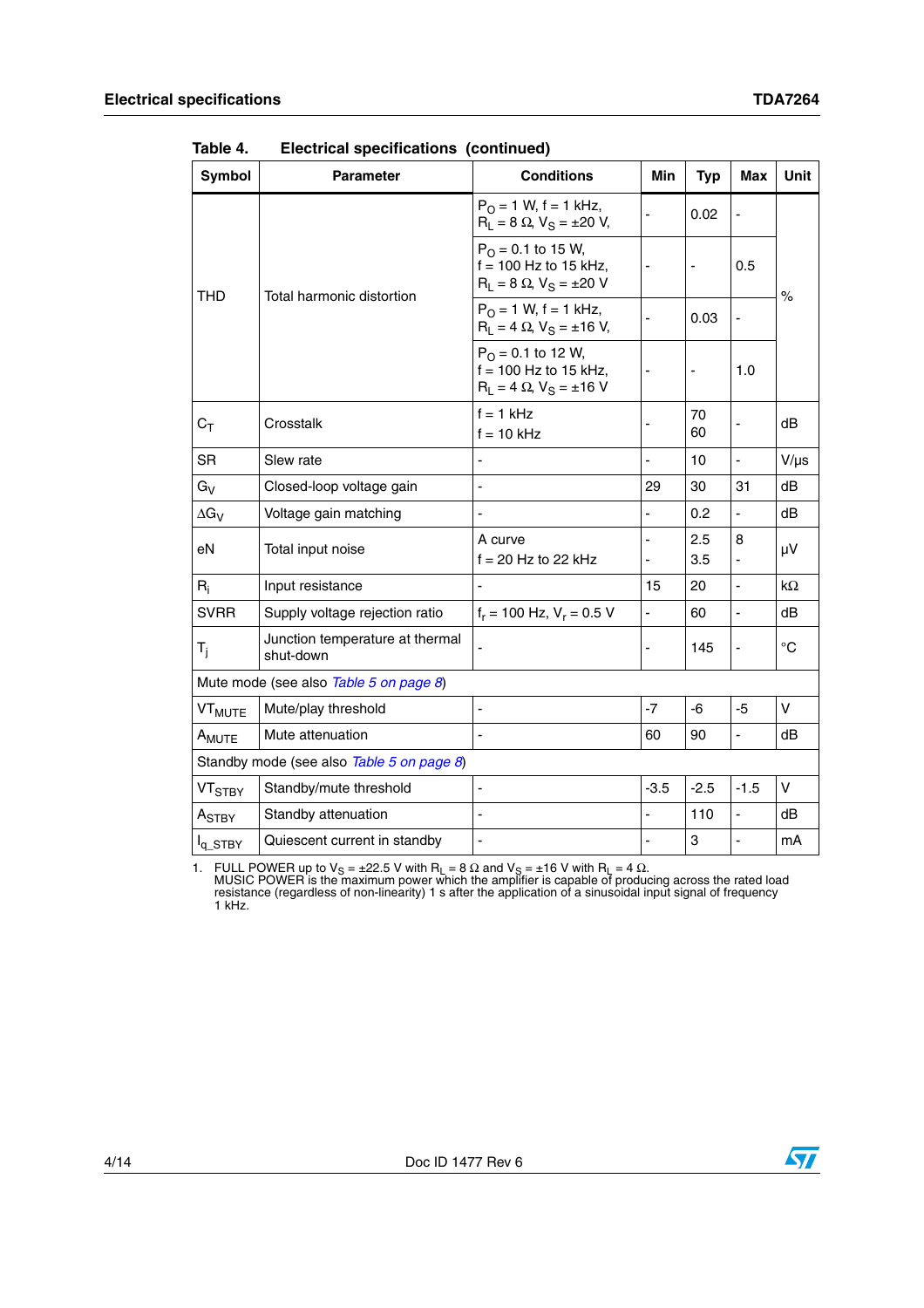## **3 Characterization curves**





### **Figure 4. Frequency response**



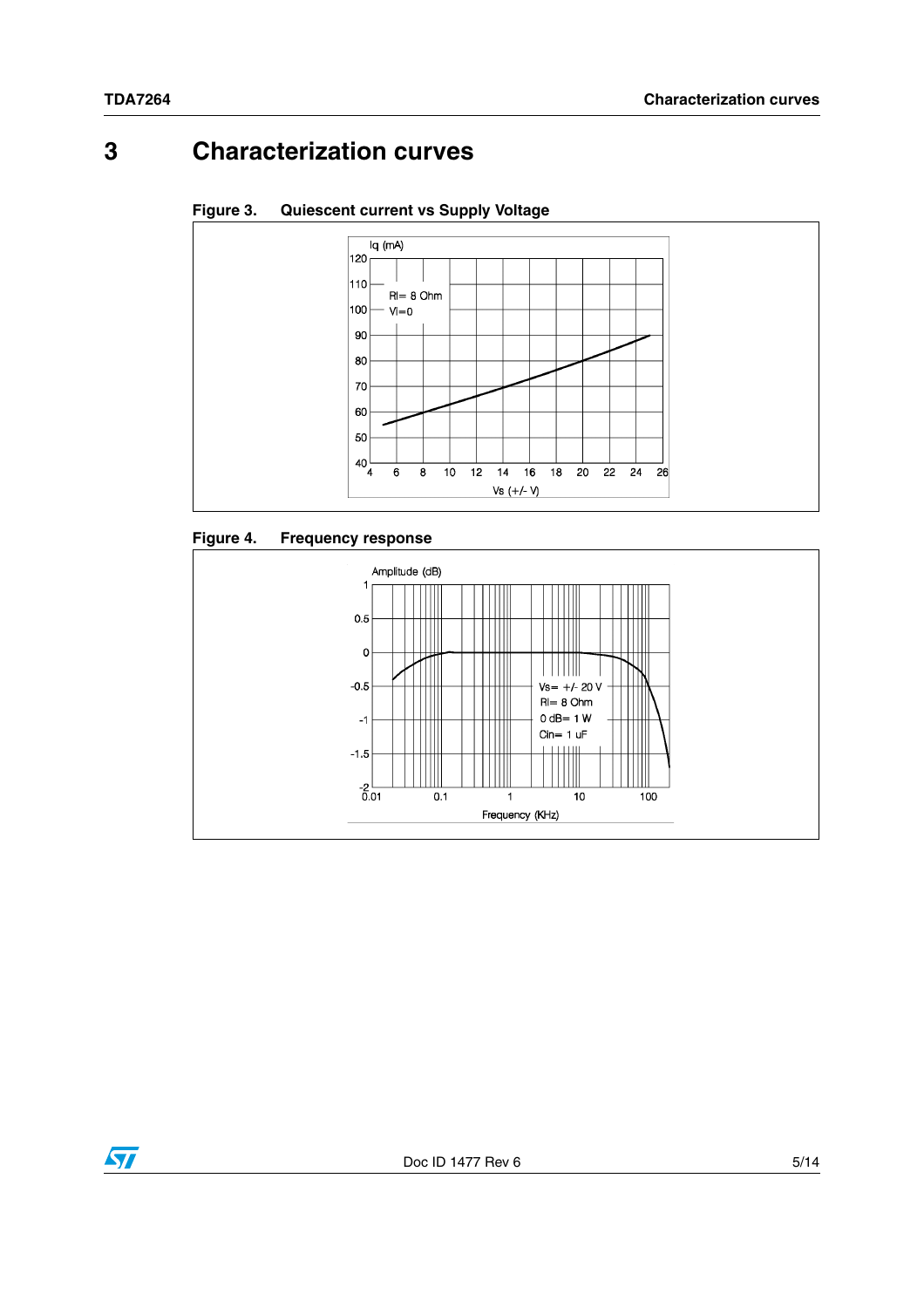







**Figure 7. Crosstalk vs frequency** 



6/14 Doc ID 1477 Rev 6

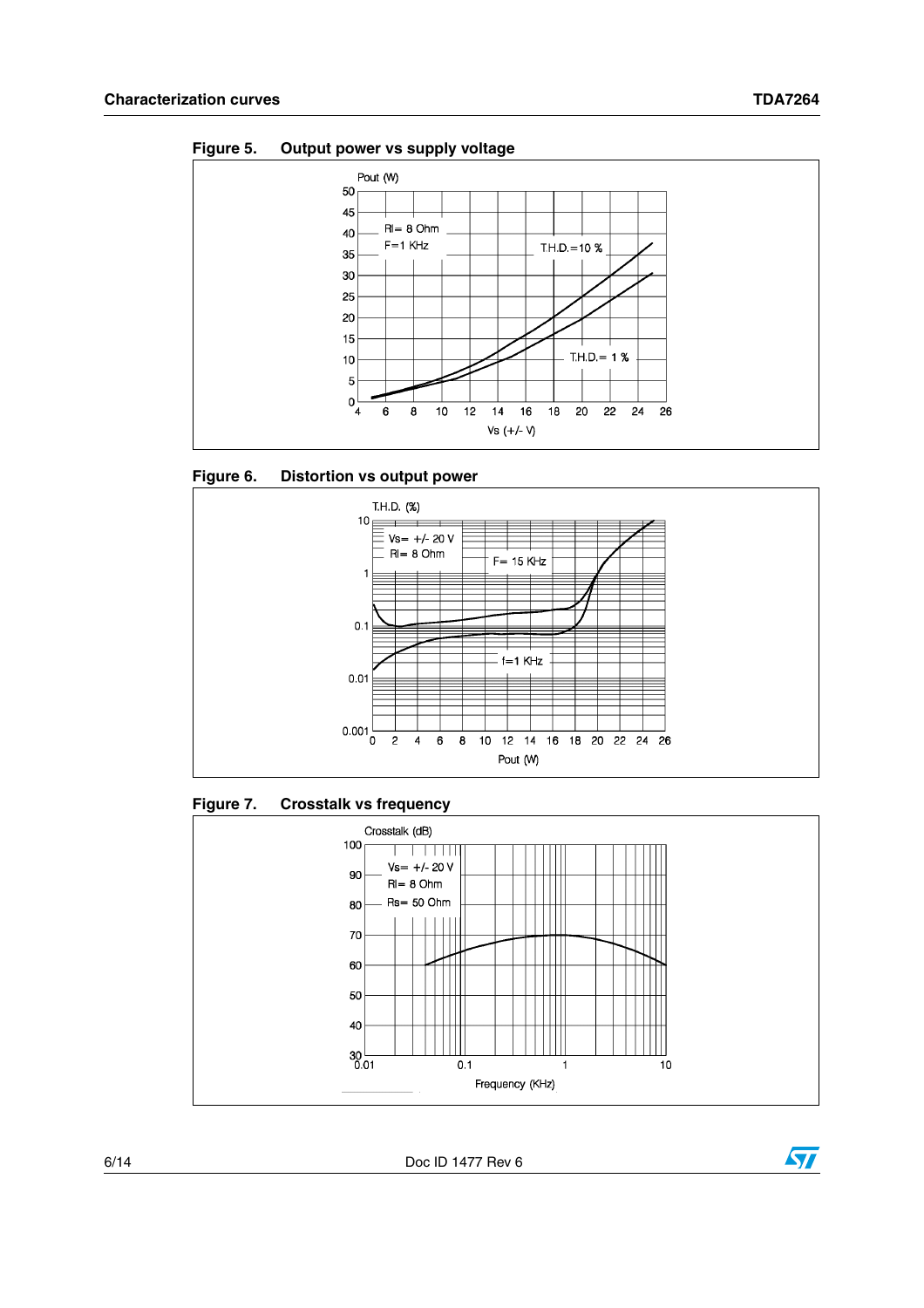











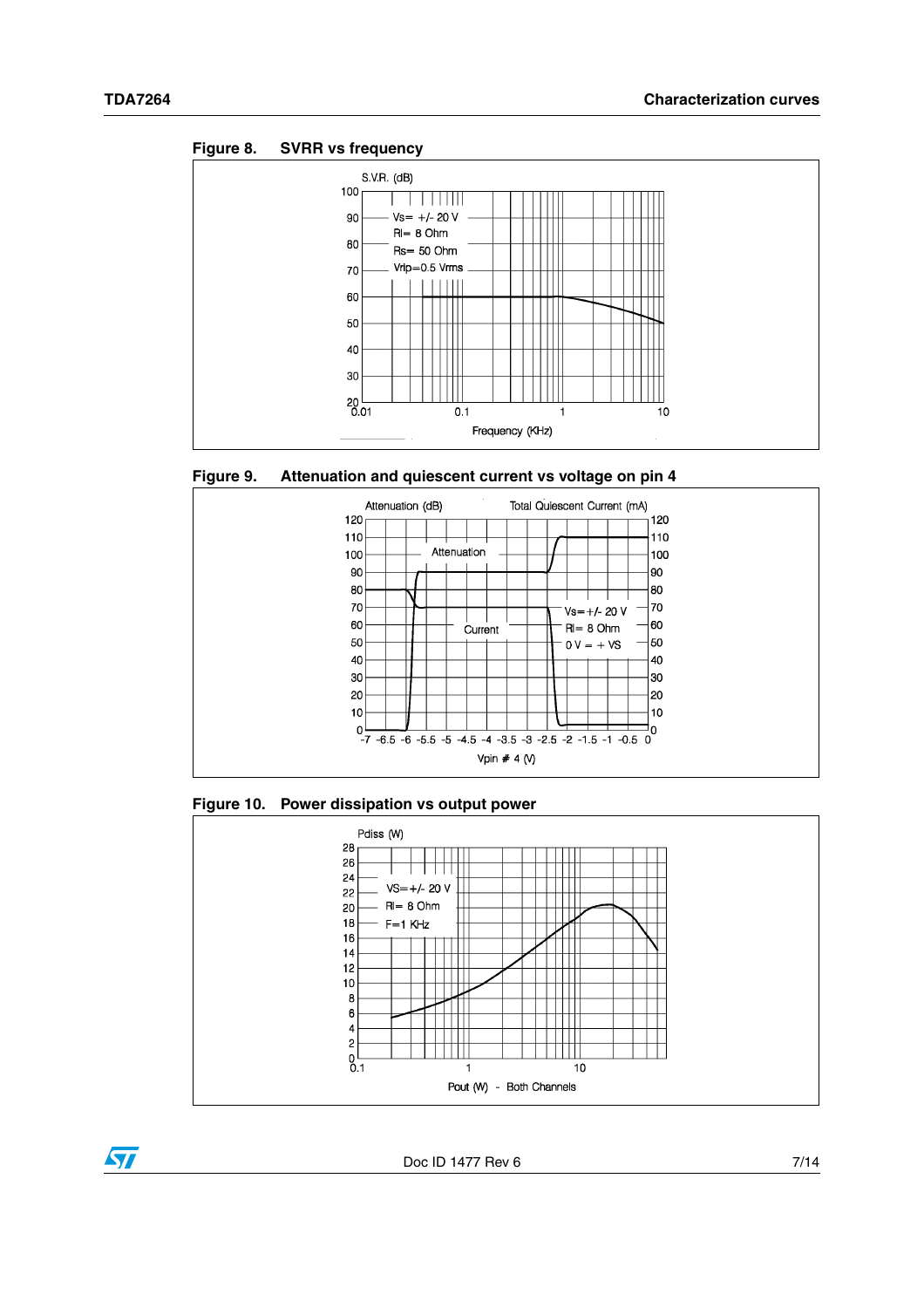## **4 Mute and standby modes**

Pin 4 (MUTE/STANDBY) controls the amplifier status by two different thresholds referenced to +V<sub>S</sub> as given in *[Table 5](#page-7-0)* below. See also *[Table 4: Electrical specifications on page 3](#page-2-0)*.

<span id="page-7-0"></span>

| Table 5. |  | Mute and standby thresholds on pin 5 |  |
|----------|--|--------------------------------------|--|
|          |  |                                      |  |

| Nominal voltage on pin 4,<br>$V_{PIN4}$                      | Mode<br><b>Remarks</b> |                                           |
|--------------------------------------------------------------|------------------------|-------------------------------------------|
| $> +V_S - 2.5 V$                                             | Standby                | Output stages turned off                  |
| $\vert$ > +V <sub>S</sub> - 6.0 V, < +V <sub>S</sub> - 2.5 V | Mute                   | Output stages turned on, amplifiers muted |
| $< +V_S - 6.0 V$                                             | Play                   | Amplifiers active                         |





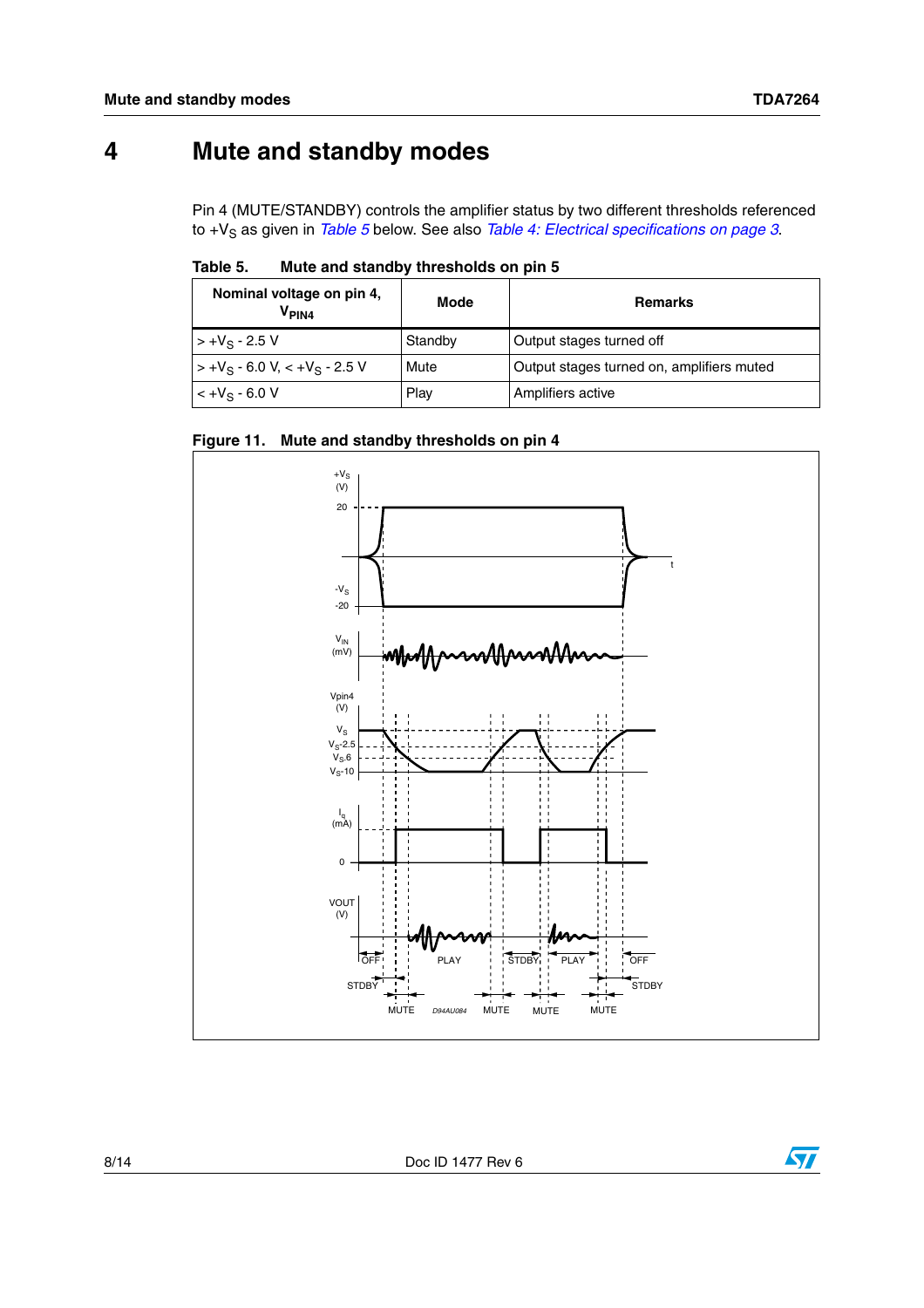## **5 Applications information**



<span id="page-8-0"></span>**Figure 12. Schematic of demo board** 



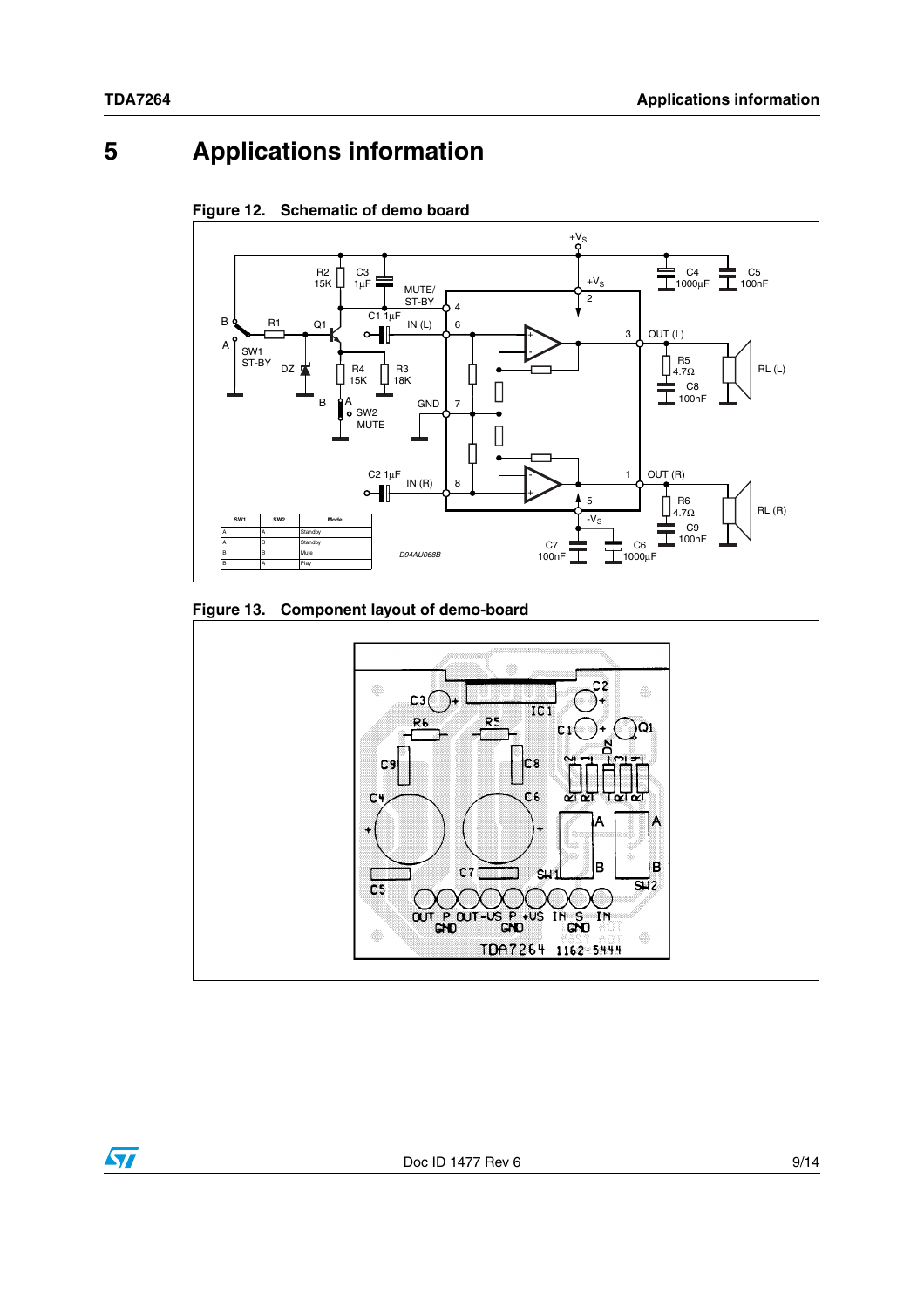| Component      | Recommended<br>value | <b>Purpose</b>                | Larger than<br>recommended<br>value    | <b>Smaller than</b><br>recommended<br>value |
|----------------|----------------------|-------------------------------|----------------------------------------|---------------------------------------------|
| R1             | 10 $k\Omega$         | Mute circuit                  | Decrease in DZ<br>biasing current      |                                             |
| R <sub>2</sub> | 15 k $\Omega$        | Mute circuit                  | V <sub>PIN4</sub> shifted<br>downwards | V <sub>PIN4</sub> shifted<br>upwards        |
| R <sub>3</sub> | 18 k $\Omega$        | Mute circuit                  | V <sub>PIN4</sub> shifted<br>upwards   | V <sub>PIN4</sub> shifted<br>downwards      |
| R <sub>4</sub> | 15 k $\Omega$        | Mute circuit                  | V <sub>PIN4</sub> shifted<br>upwards   | V <sub>PIN4</sub> shifted<br>downwards      |
| R5, R6         | 4.7 $\Omega$         | Frequency stability           | Danger of oscillation                  | Danger of oscillation                       |
| C1, C2         | $1 \mu F$            | Input AC coupling             |                                        | Higher low-<br>frequency cutoff             |
| C <sub>3</sub> | $1 \mu F$            | Standby/mute time<br>constant | Longer on/off time                     | Shorter on/off time                         |
| C4, C6         | 1000 µF              | Supply voltage<br>decoupling  |                                        | Danger of oscillation                       |
| C5, C7         | $0.1 \mu F$          | Supply voltage<br>decoupling  |                                        | Danger of oscillation                       |
| C8, C9         | $0.1 \mu F$          | Frequency stability           |                                        |                                             |
| Dz             | 5.1V                 | Mute circuit                  |                                        |                                             |
| Q1             | <b>BC107</b>         | Mute circuit                  |                                        |                                             |

Table 6. **Table 6. Recommended component values for demo board**

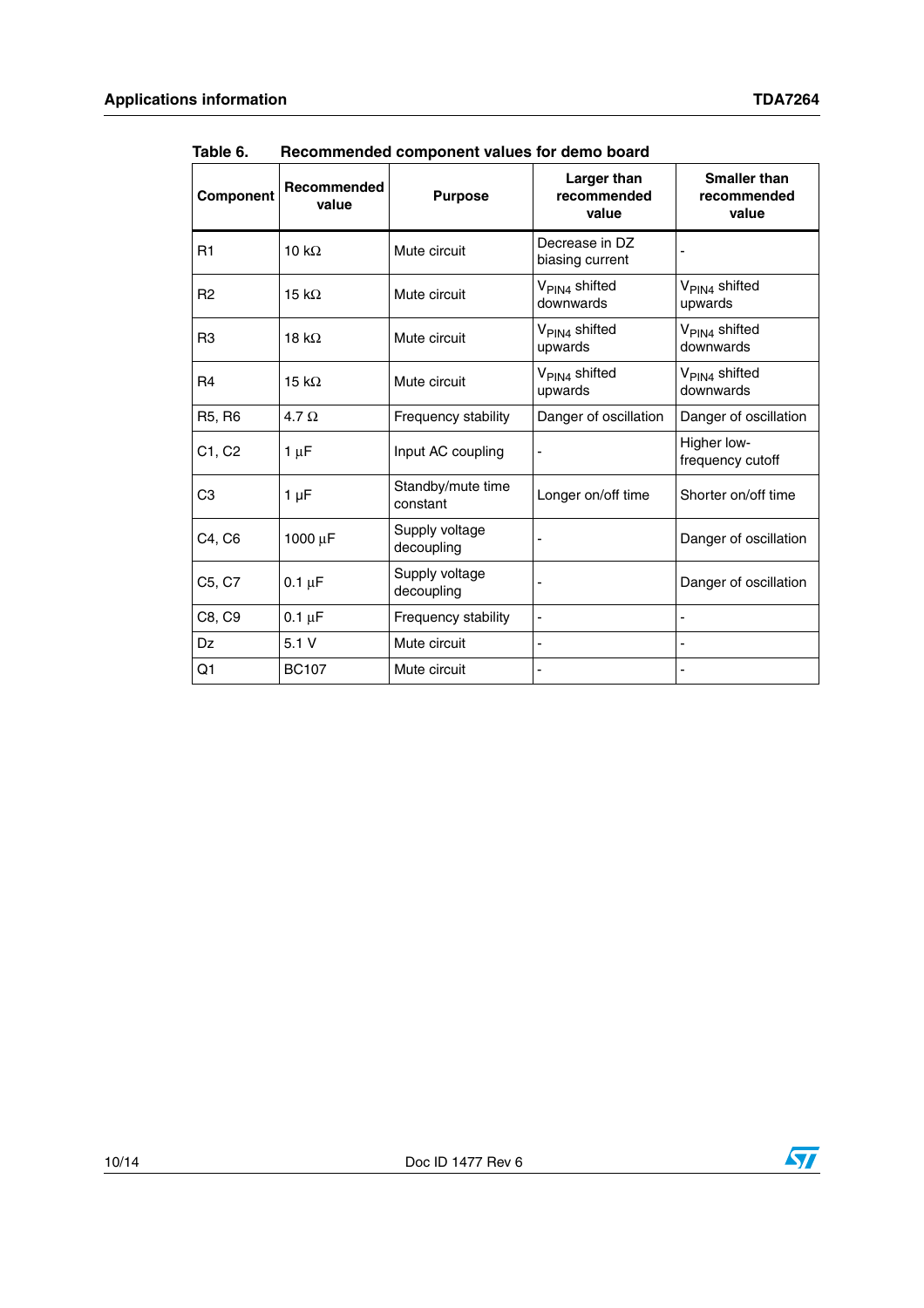$\sqrt{2}$ 

## **6 Package mechanical data**

The TDA7264 comes in a 8-pin Multiwatt package with pin 5 internally connected to the metal tab.





In order to meet environmental requirements, ST offers these devices in different grades of ECOPACK® packages, depending on their level of environmental compliance. ECOPACK® specifications, grade definitions and product status are available at: *[www.st.com](http://www.st.com)*. ECOPACK® is an ST trademark.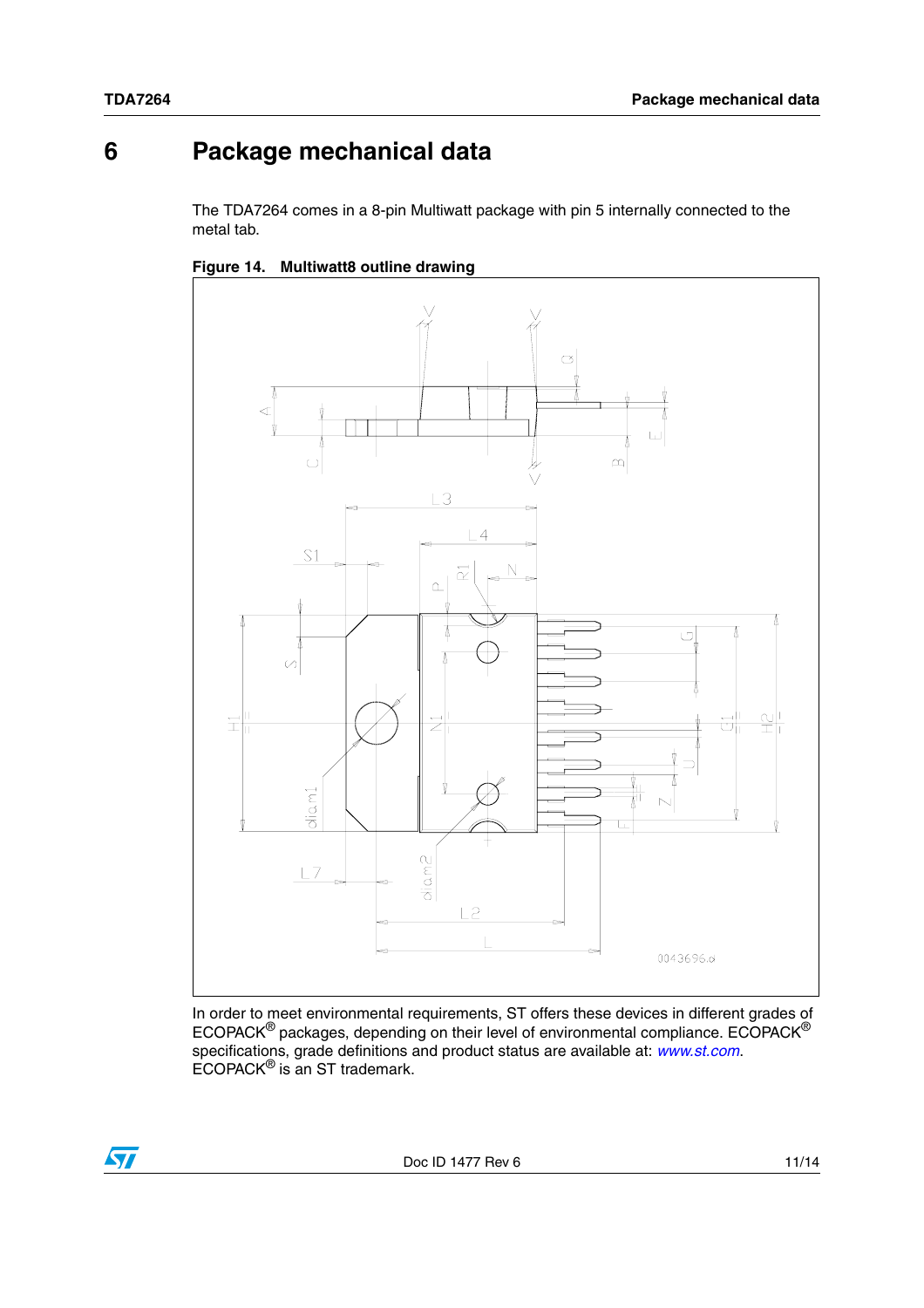|                  | Dimensions in mm         |                              |                          | <b>Dimensions in inches</b> |                          |                |  |
|------------------|--------------------------|------------------------------|--------------------------|-----------------------------|--------------------------|----------------|--|
| Reference        | Min                      | <b>Typ</b>                   | <b>Max</b>               | Min                         | <b>Typ</b>               | <b>Max</b>     |  |
| $\boldsymbol{A}$ |                          |                              | 5.00                     | L,                          | L,                       | 0.197          |  |
| В                | L,                       | $\qquad \qquad \blacksquare$ | 2.65                     | $\frac{1}{2}$               | $\blacksquare$           | 0.104          |  |
| C                | L                        |                              | 1.60                     | $\overline{a}$              | $\overline{a}$           | 0.063          |  |
| E                | 0.49                     | $\overline{\phantom{a}}$     | 0.55                     | 0.019                       | $\overline{\phantom{a}}$ | 0.22           |  |
| F                | 0.78                     | $\overline{a}$               | 0.85                     | 0.031                       | $\overline{a}$           | 0.033          |  |
| G                | 2.40                     | 2.54                         | 2.68                     | 0.094                       | 0.100                    | 0.106          |  |
| G <sub>1</sub>   | 17.64                    | 17.78                        | 17.92                    | 0.694                       | 0.700                    | 0.706          |  |
| H1               | 19.60                    | $\overline{a}$               | $\overline{\phantom{a}}$ | 0.772                       | $\Box$                   | ÷,             |  |
| H2               |                          |                              | 20.20                    | ÷.                          | $\overline{a}$           | 0.787          |  |
| L                | 20.35                    | L,                           | 20.65                    | 0.801                       | ä,                       | 0.813          |  |
| L2               | 17.05                    | 17.20                        | 17.35                    | 0.671                       | 0.677                    | 0.683          |  |
| L3               | 17.25                    | 17.50                        | 17.75                    | 0.679                       | 0.689                    | 0.699          |  |
| L4               | 10.30                    | 10.70                        | 10.90                    | 0.406                       | 0.421                    | 0.429          |  |
| L7               | 2.65                     | $\overline{a}$               | 2.90                     | 0.104                       | $\overline{a}$           | 0.114          |  |
| N                |                          |                              | ÷,                       | $\overline{a}$              | L,                       | $\overline{a}$ |  |
| N <sub>1</sub>   | L                        |                              | ÷,                       | L,                          | L,                       | $\overline{a}$ |  |
| P                |                          |                              | L,                       | $\overline{a}$              | L,                       | L,             |  |
| Q                | ÷,                       |                              | $\overline{\phantom{0}}$ | $\overline{a}$              | ÷                        | $\overline{a}$ |  |
| R <sub>1</sub>   |                          |                              |                          | ä,                          |                          | L,             |  |
| S                | 1.90                     | $\overline{\phantom{a}}$     | 2.60                     | 0.075                       | $\overline{a}$           | 0.102          |  |
| S <sub>1</sub>   | 1.90                     | $\blacksquare$               | 2.60                     | 0.075                       | $\blacksquare$           | 0.102          |  |
| U                | 0.40                     |                              | 0.55                     | 0.016                       |                          | 0.022          |  |
| V                | $\overline{\phantom{0}}$ | 5 deg                        | $\blacksquare$           | $\blacksquare$              | 5 deg                    | $\blacksquare$ |  |
| Ζ                | 0.70                     | $\frac{1}{2}$                | 0.85                     | $\overline{a}$              | $\overline{a}$           | 0.033          |  |
| Diam.1           | 3.65                     | ÷,                           | 3.85                     | 0.144                       | L,                       | 0.152          |  |
| Diam.2           | $\overline{\phantom{a}}$ | $\blacksquare$               | ÷,                       | $\blacksquare$              | L,                       | $\blacksquare$ |  |

Table 7. **Multiwatt8 package dimensions** 

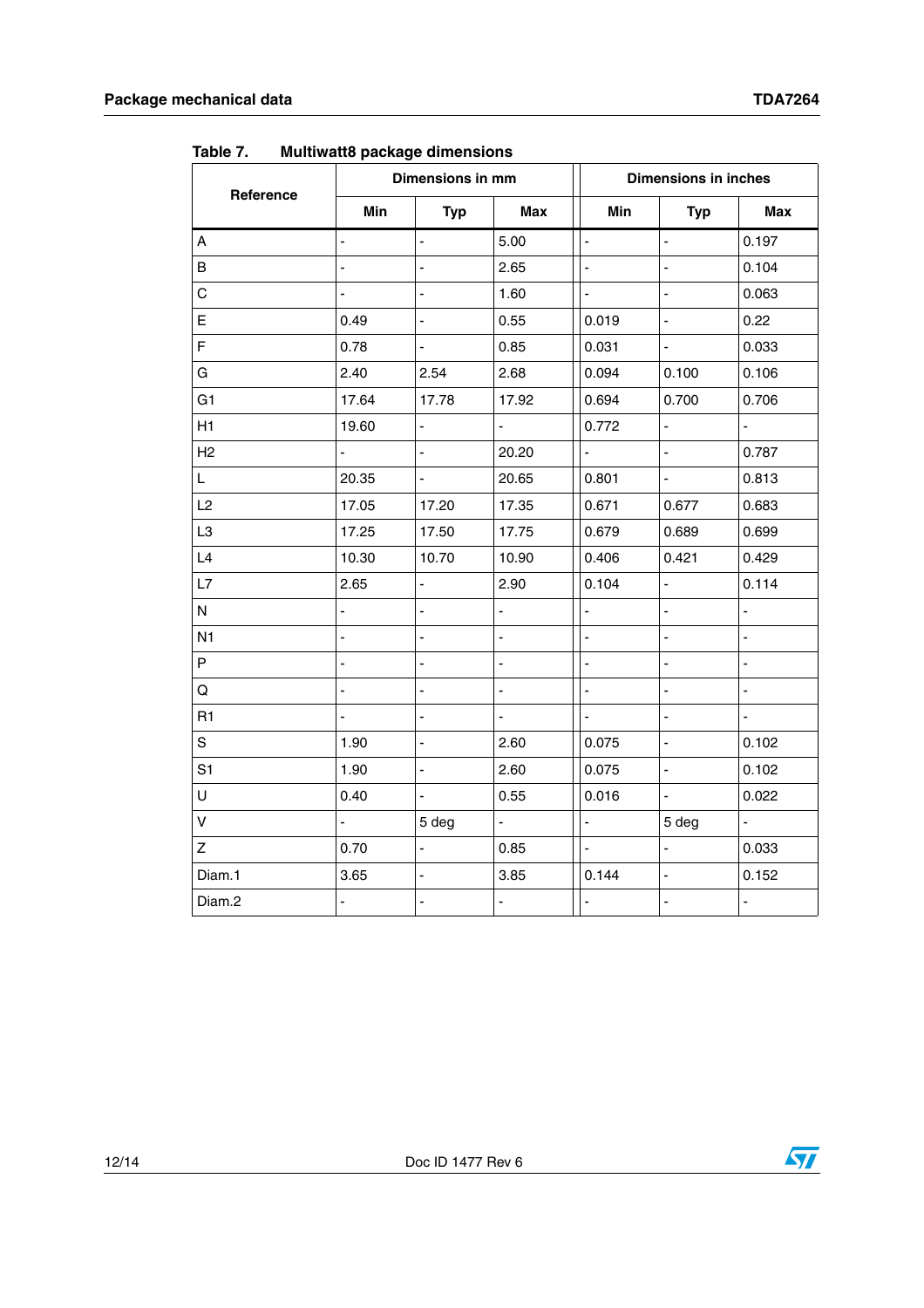# **7 Revision history**

#### Table 8. **Document revision history**

| Date        | <b>Revision</b> | <b>Changes</b>                 |
|-------------|-----------------|--------------------------------|
| Jan-2004    | 5               | First issue in EDOCS           |
| 01-Jul-2009 | 6               | Removed references to TDA7264A |